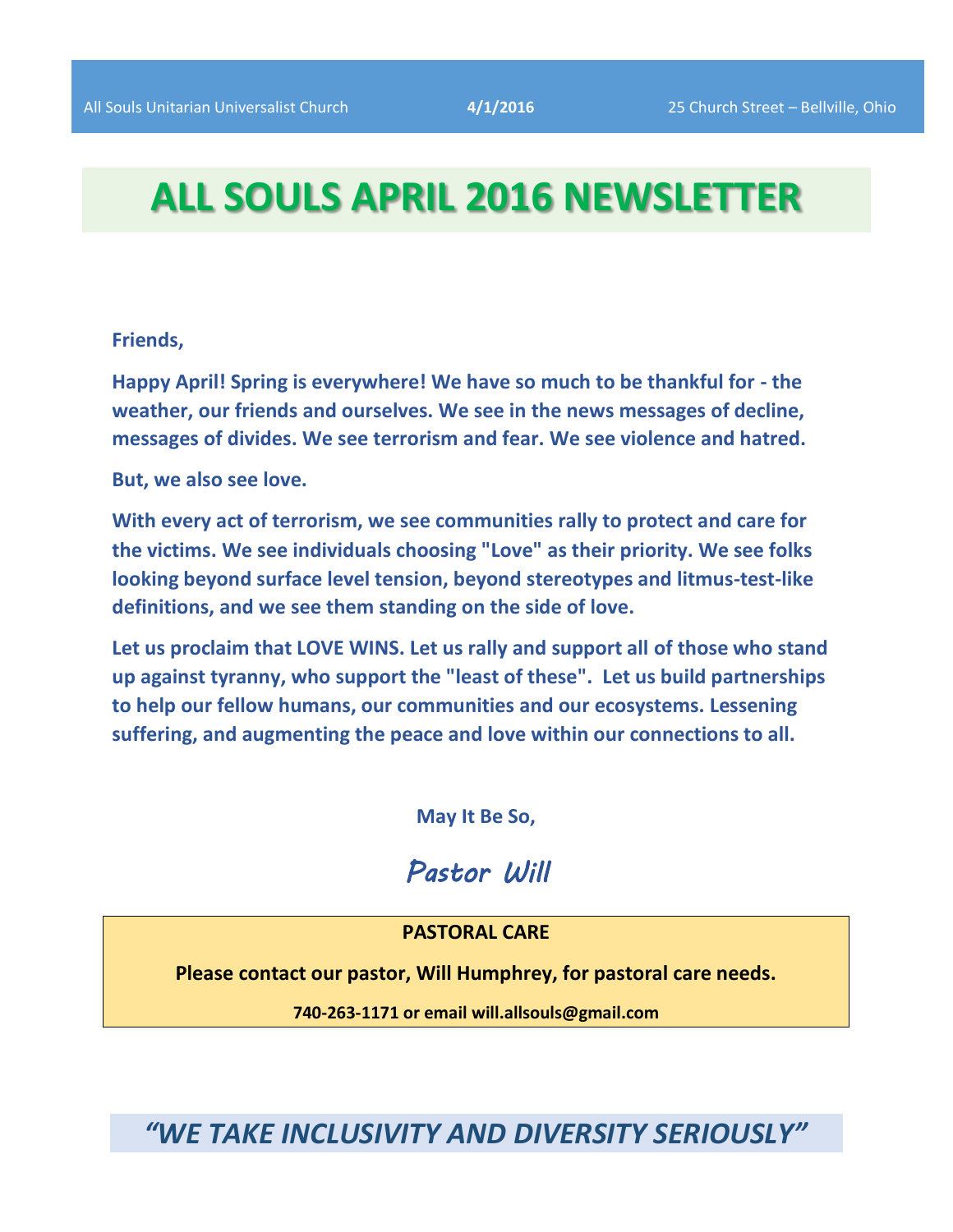# *MESSAGES FROM THE BOARD*

#### **…from Glenn Myers, President**

## **THE CHICKENS AND THE PLEDGLINGS**

A mild drought had reduced Farmer Jones' grain crop considerably. Farmer Jones discussed the situation with Mrs. Jones, and they decided that if they ran out of wheat before next year's crop could be harvested, probably at least some of the chicken flock would have to be sent to market, even though the eggs were needed.

They debated the procedure: Not wanting to split the flock, it was decided to keep the whole flock and maybe, just maybe, there would be enough grain.

Meanwhile, at one of the early morning meetings of the flock, one of the dominant hens announced that she had peeked into the granary and observed the level in the wheat bin. She clucked, "There is not going to be enough to provide for us until Farmer Jones can harvest again." One of the roosters crowed, "What are we going to do?" Another hen fluffed her feathers and cackled, "Let's everyone pledge a portion of our daily ration to be secretly stored in the extra grain bin for Farmer Jones to find when the main bin runs low." "Great idea," cooed a hen in the back.

About half the chickens became what the group called "Pledglings". They agreed to sacrifice a fraction of their daily portion of wheat (some pledged 50 grains, others 100 grains) and store it in the extra bin.

The others didn't want to make a commitment, but they would just put some of their portions in the extra bin each week, if they attended the meeting - or maybe sometimes they would help clean the nest boxes instead.

You have probably guessed the rest of the story: Farmer Jones found the wheat in the extra bin and was delighted and hopeful; but, a few weeks later, he regretfully informed his wife that the extra grain he had discovered wasn't quite enough. The flock would have to be sent to market.



### **Which are you going to be, a UU Pledgling or a Chicken?**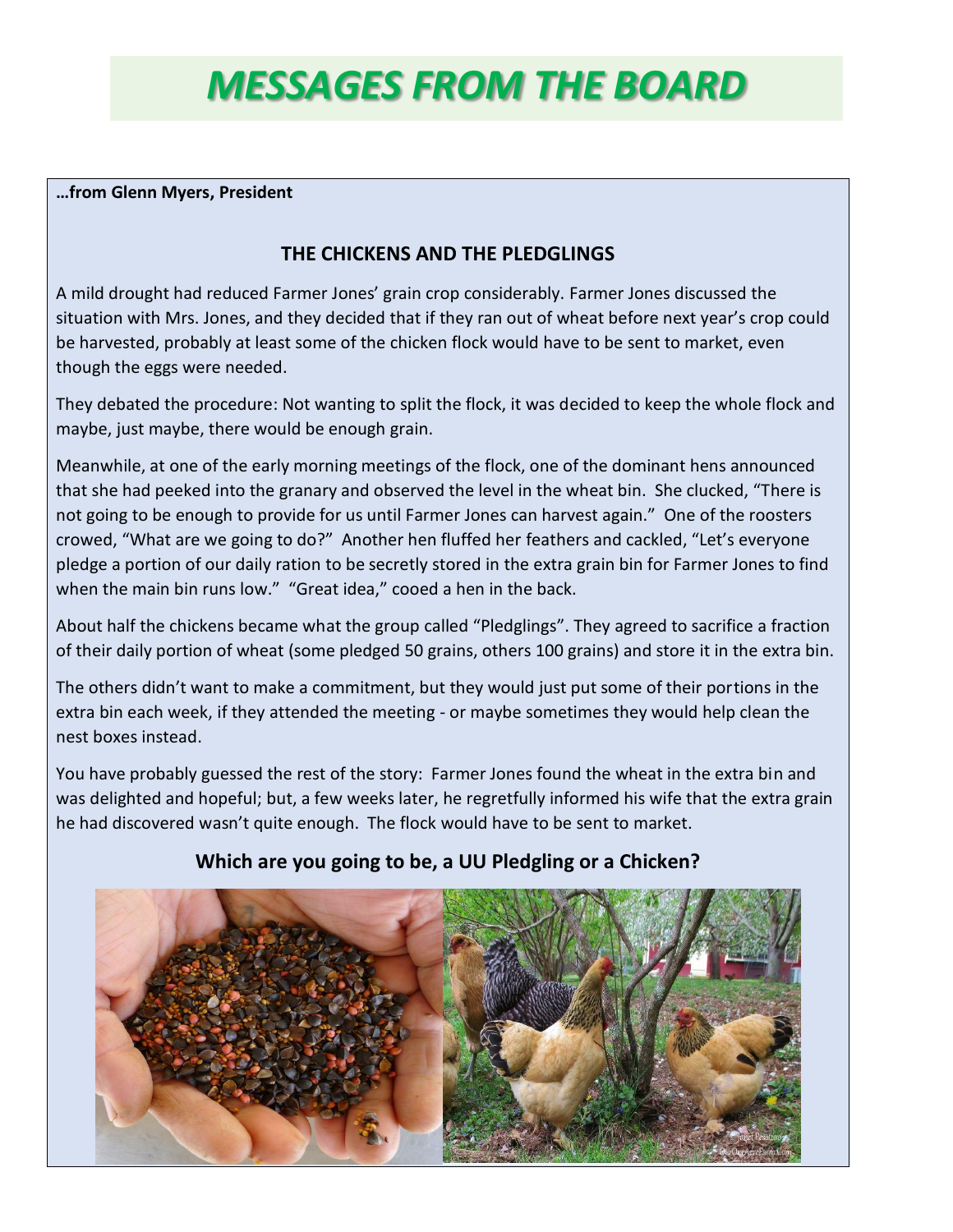| <b>FEB. TREASURER'S REPORT</b>       | <b>Average</b><br><b>Attendance: 54</b> |           |
|--------------------------------------|-----------------------------------------|-----------|
|                                      | <b>FEBRUARY</b>                         | $Y-T-D$   |
| <b>INCOME</b>                        |                                         |           |
| <b>Pledges</b>                       | 1,656.00                                | 18,601.00 |
| <b>Offerings</b>                     | 1,192.00                                | 4,790.50  |
| <b>Maintenance Fund</b>              | .00                                     | 4,390.00  |
| <b>Kenya Coin Collection</b>         | 138.61                                  | 737.32    |
| <b>Rummage Sale</b>                  | .00                                     | 2,166.50  |
| <b>Recycle</b>                       | .00                                     | 46.98     |
| <b>Minister's Discretionary Fund</b> | .00                                     | $-400.00$ |
| <b>Fundraising Expenses Account</b>  | $-269.31$                               | 522.31    |
| <b>Sanctuary Renovation Fund</b>     | 50.00                                   | 1,350.00  |
| <b>Other</b>                         | .09                                     | 222.04    |
| <b>TOTAL</b>                         | 2,767.39*                               | 32,426.65 |
| <b>EXPENSES</b>                      | 4,115.11**                              | 31,838.87 |
| <b>DIFFERENCE</b>                    | $-1,347.72$                             | 587.78    |

**\*A monthly income of \$3,645.50 is required in order to meet annual expenses of \$43,746.00.**

**\*\*Expenses Other than "Usual": Install 2 Custom Windows: \$1,100.00 Light Bulbs: \$112.20** 

## **FEB. PLEDGE REPORT**

| <b>Total Units</b><br><b>Total Pledges</b> | 31<br>24        |           |  |
|--------------------------------------------|-----------------|-----------|--|
|                                            | <b>FEBRUARY</b> | $Y-T-D$   |  |
| <b>Amount Pledged</b>                      | 1,926.00        | 19,910.00 |  |
| <b>Amount Received</b>                     | 1,656.00        | 19,401.00 |  |
| <b>VARIANCE</b>                            | $-270.00$       | $-509.00$ |  |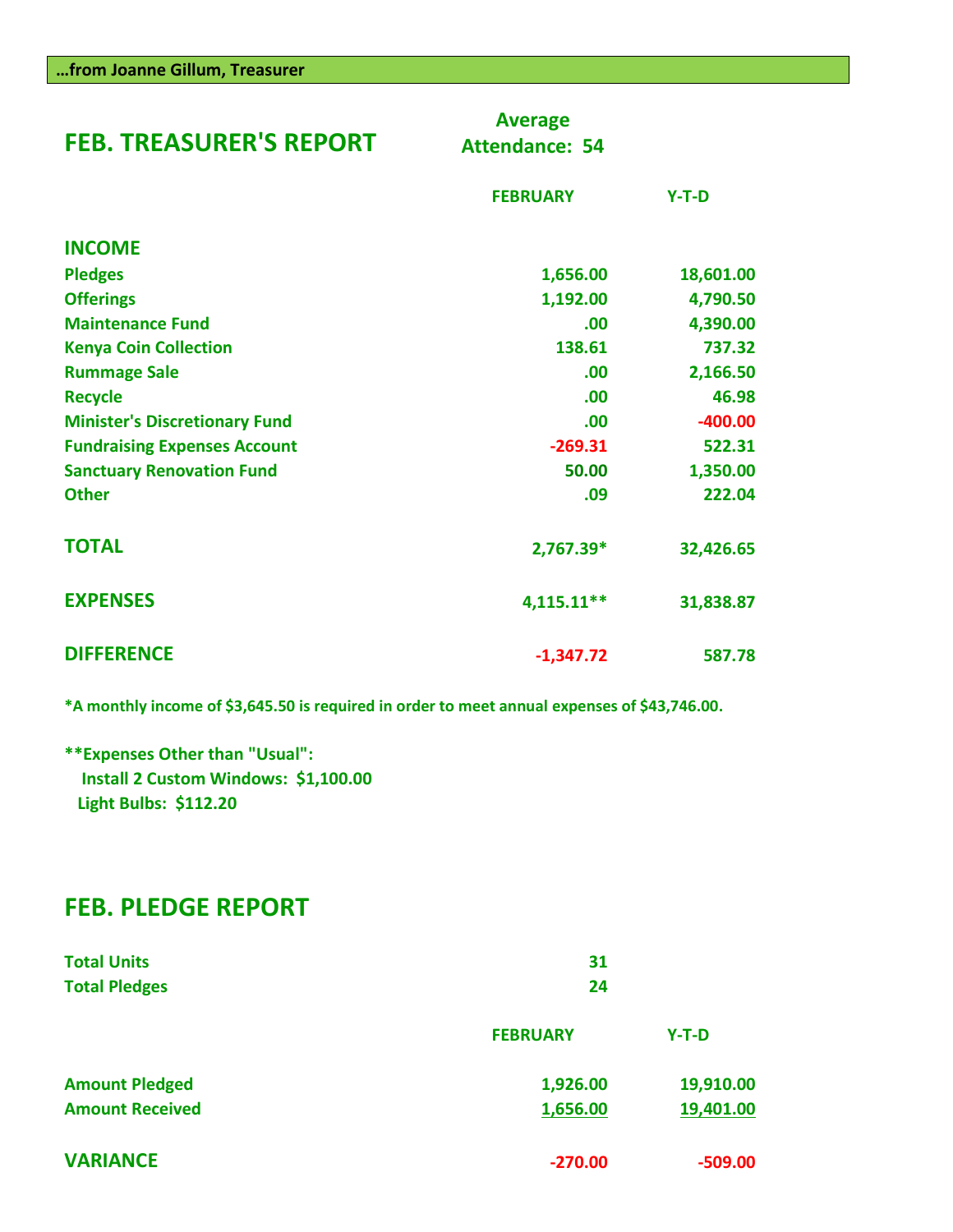#### **…from Chuck Rhodes, Building & Maintenance Trustee**

Three procedures have been approved by the Church Board and will be effective March 31, 2016.

#### **Rental Policy and Procedure Borrowing of Church Equipment Key Inventory Control**

**Rental Policy and Procedure**: What constitutes a Renter, Rental Fees, Renter Rules and Rental Agreement. **Borrowing of Church Equipment**: A list of approved items to be borrowed from the church will be developed in the coming month. In the meantime, if you have a question as to what could be borrowed, please see me. **Key Inventory Control**: We will be conducting a key inventory/audit in June.

Copies of these procedures are in a three-ring binder located on the secretary's desk. Included in the binder is a copy of All Souls Bylaws. I want to thank the committee, Ann Kilgore, Bruce Kilgore, L.D.Ball and Mike Garber, for their help in preparing these procedures. A special thanks goes to Shelley Mauk for formating and printing the procedures and making cover inserts for the binder.

Spring has arrived, and this means we will begin work on some of the unfinished outdoor projects.

**Design and organize plantings for the church sign planter.**

#### **Complete the leveling and seeding of the back yard.**

**Paint the new frames of the Fellowship Hall windows.**

#### **Trim the trees.**

#### **Paint the outside of the front door.**

If anyone is interested in taking on one of these projects, please let me know. It would be a big help!

#### **...from Mike Garber, Finance Trustee**

Pledge letters are being mailed early this month. Please return your pledge card promptly, so the planning and budget process can begin in early May.

The Sun Catcher Project to support the Sanctuary Renovation is winding down. 126 sun catchers have been made. The members of the congregation have reserved 22 during the March promotion. With one week to go, we are hoping to sell more.

All Souls will have a table at the OMD Assembly in Akron on April 2. Reed Richmond is making a story board with pictures of the Stained Glass Project. Chuck Rhodes has made a Plexiglas stand for displaying the Sun Catchers. We will also be selling Buckeyes, Cookies and Fused Glass Pendant Necklaces.

The UUA General Assembly will be at the Columbus Convention Center June 22 thru June 26, 2016. All Souls will be represented in the Vendors Area. This is a rare opportunity to be a part of the denomination's national movement within an hour's drive. There will be about 5,000 UUs attending. Check UUA.org/GA for information on housing, costs, volunteering, parking and transportation. Scholarships are also available.

## **BELLVILLE "BLUE BRIDGE" REPAIRS**

**Ohio 13 in Bellville between Ohio 97 (Mill Run Street) and West Ogle Street will shut down on Tuesday, March 29, for approximately three weeks. The road is expected to reopen April 26.**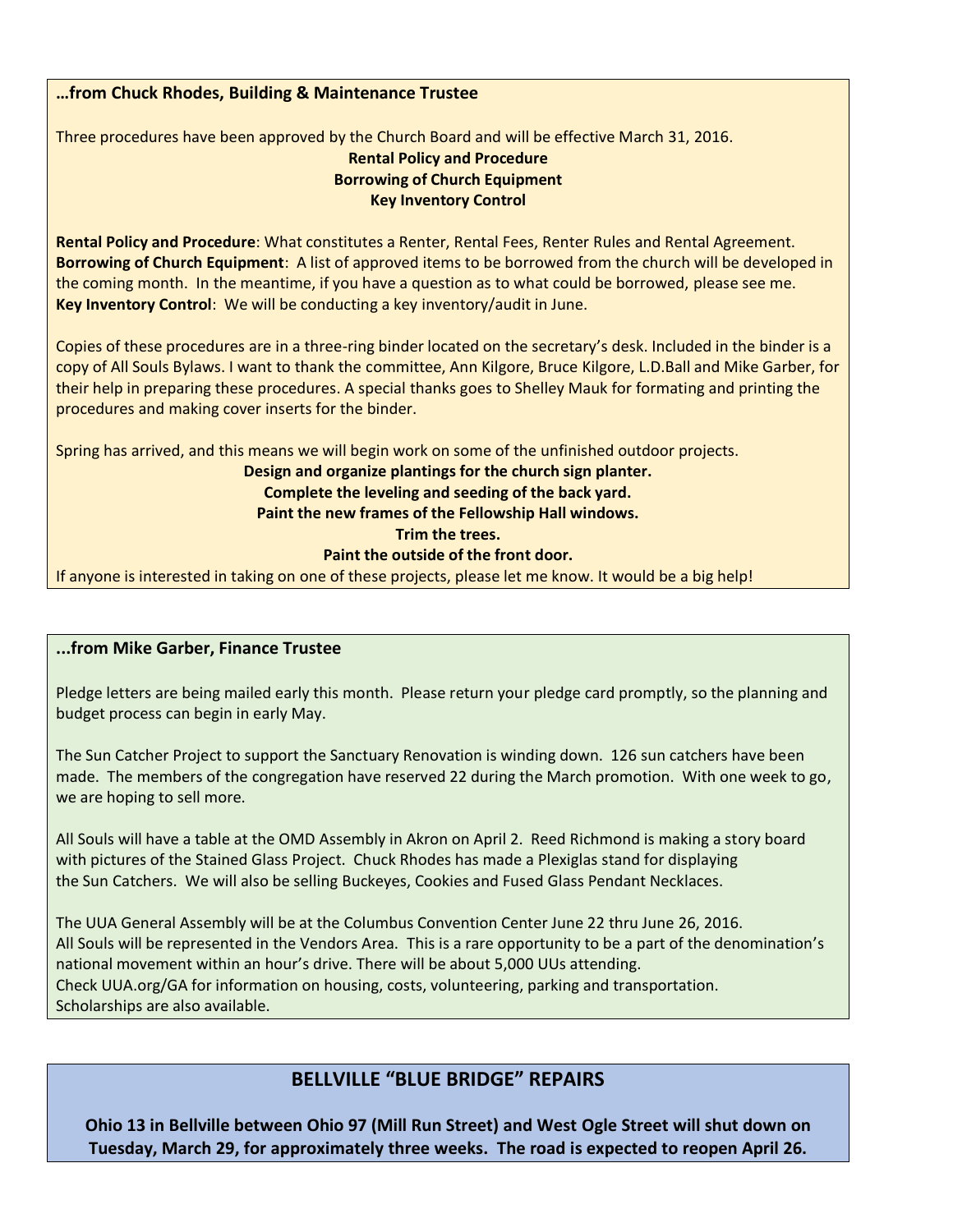#### **...from Bruce Kilgore, Fellowship Trustee**

Our next potluck will be Sunday, April 24. A big thank you to all who have signed up for coffee hour duties. Thank you, also, to all those who contributed ingredients for Buckeyes & Cookies for the sale's table at the District Meeting on April 2!

#### **…from Liz Hansen, Religious Education Committee Chair**

The kids have had lessons 1 through 5 of the UUA developed curriculum "Love Surrounds Us", which introduces kids to the 7 Principles. Each Principle is assigned a color of the rainbow, as we learn it. We've covered the 1st Principle (red), which in youth appropriate language is "We believe each and every person is important", and the 2nd Principle (orange) "We believe all people should be treated fairly". Each principle is studied for two weeks using stories, songs, crafts and role play activities. Keep an eye out for youth created bookmarks in our hymnals, which feature one of the principles!

In Adult RE, starting on April 3 at 9:00 am, we are going to be exploring "Green Burials & Home Funerals". I'm guessing you are wondering "What's a home funeral?" According to "Undertaken with Love", the 40 page handbook we'll be using for the class: "A home funeral is a noncommercial, family-centered response to death that involves the family and its social community in the care and preparation of the body for burial or cremation and/or in planning and carrying out related rituals or ceremonies and/or in the burial or cremation itself. A home funeral may occur entirely within the family home or not. It is differentiated from the institutional funeral by its emphasis on minimal, noninvasive care and preparation of the body, on its reliance on the family's own social networks for assistance and support, and on the relative or total absence of commercial funeral providers in its proceedings."

This six week class will cover everything from why to consider a green burial or home funeral to legal aspects of what can be done. Please visit [www.undertakenwithlove.org](http://www.undertakenwithlove.org/) for more information or to print the handbook. No reading is necessary before the first class, just show up! Melanie Seaman will facilitate the first class, and then participants can rotate the roll as facilitator.

**There are seven principles that Unitarian Universalist congregations affirm and promote:**

- **The inherent worth and dignity of every person;**
- **Justice, equity and compassion in human relations;**
- **Acceptance of one another and encouragement to spiritual growth in our congregations;**
- **A free and responsible search for truth and meaning;**
- **The right of conscience and the use of the democratic process within our congregations and in society at large;**
- **The goal of world community with peace, liberty, and justice for all;**
- **Respect for the interdependent web of all existence of which we are a part.**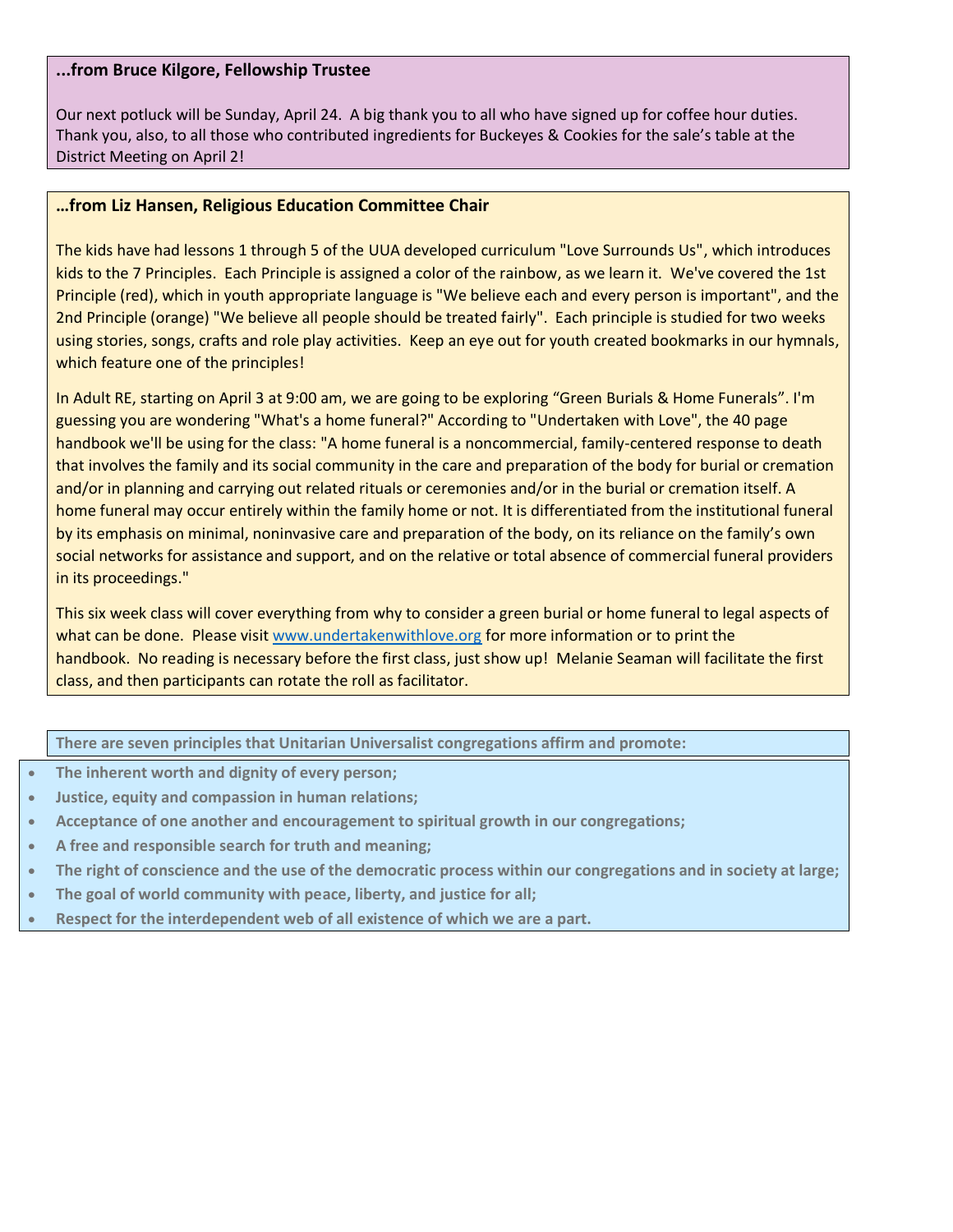#### **...from Art O'Leary, Social Justice/Social Action Trustee**

Greetings from SA/SJ land! There is a busy schedule of events from the UUJO in Ohio and beyond. I'll try to summarize the high points and the nearby points.

April 2: 9:00 am – 4:30 pm at First UU Church in Columbus.....**"Move to Amend Ohio Network"**

April 2: **"March for Racial Justice"** beginning at the Liberty Bell in Philadelphia and ending at the Capital in Washington D.C.

April 2: Beginning at 9:00 am. **District Assembly** at Akron First UU Church. If anyone would like to go, let me know. There are several of us, and some space in the cars is available.

April 11 – April 18: A **sit-in** is planned in **Washington D.C.** A "risk of arrest" is promised. Civil disobedience anyone?

April 12: **"Ohioans to Stop Executions Death Penalty Lobby Day"** at the State House in Columbus

April 13: **"Freedom of Choice Advocacy Day"** at the State House in Columbus

April 22: **"Earth Day"**...Let's plan a local event!

April 23: **"Faith Climate Action"** demonstration at the State House in Columbus

April 23: 9:00 am – Noon. **"Racial Justice Workshop"** at First UU Columbus

May 7: **"Race Matters; Let's Talk"** workshop at First UU Cleveland

Finally, in light of the tragic bombings in Brussels, I want to show support for our local Muslim community by attending the Mosque any Friday at 1:00 pm.

Wow! That's a lot of stuff! Contact me with any questions.

**Peace, Art**

## *Sweet Success Fundraiser*

To raise funds to help with our monthly contribution to the *Women for Women Internationa*l fund, we are selling **pie and pumpkin roll vouchers from Der Dutchman**. The vouchers are valid for one year from distribution date. **The customer should call Der Dutchman directly to place an order for their choice of pie or pumpkin roll, or the customer may use the voucher on any in-stock pie or pumpkin roll without a reservation.** Pies are either "regular" or "premium". The premium flavors are blueberry, German chocolate, pecan, blackberry and black raspberry cream. There are 16 regular flavors, with apple and cherry also available with no sugar added. **The regular pie vouchers will sell for \$12.00 each, the premium for \$13.00 each. Pumpkin roll vouchers are \$10.00 each.** We buy the vouchers at a wholesale price, and the difference between that and the selling price is our profit designated to go to the *Women for Women International* fund.

**VOUCHERS ARE AVAILABLE UNTIL APRIL 17. IF YOU HAVE QUESTIONS OR WOULD LIKE TO PURCHASE VOUCHERS, PLEASE SEE JOANNE GILLUM AT ALL SOULS OR EMAIL HER AT: [jgillum34@embarqmail.com](mailto:jgillum34@embarqmail.com)**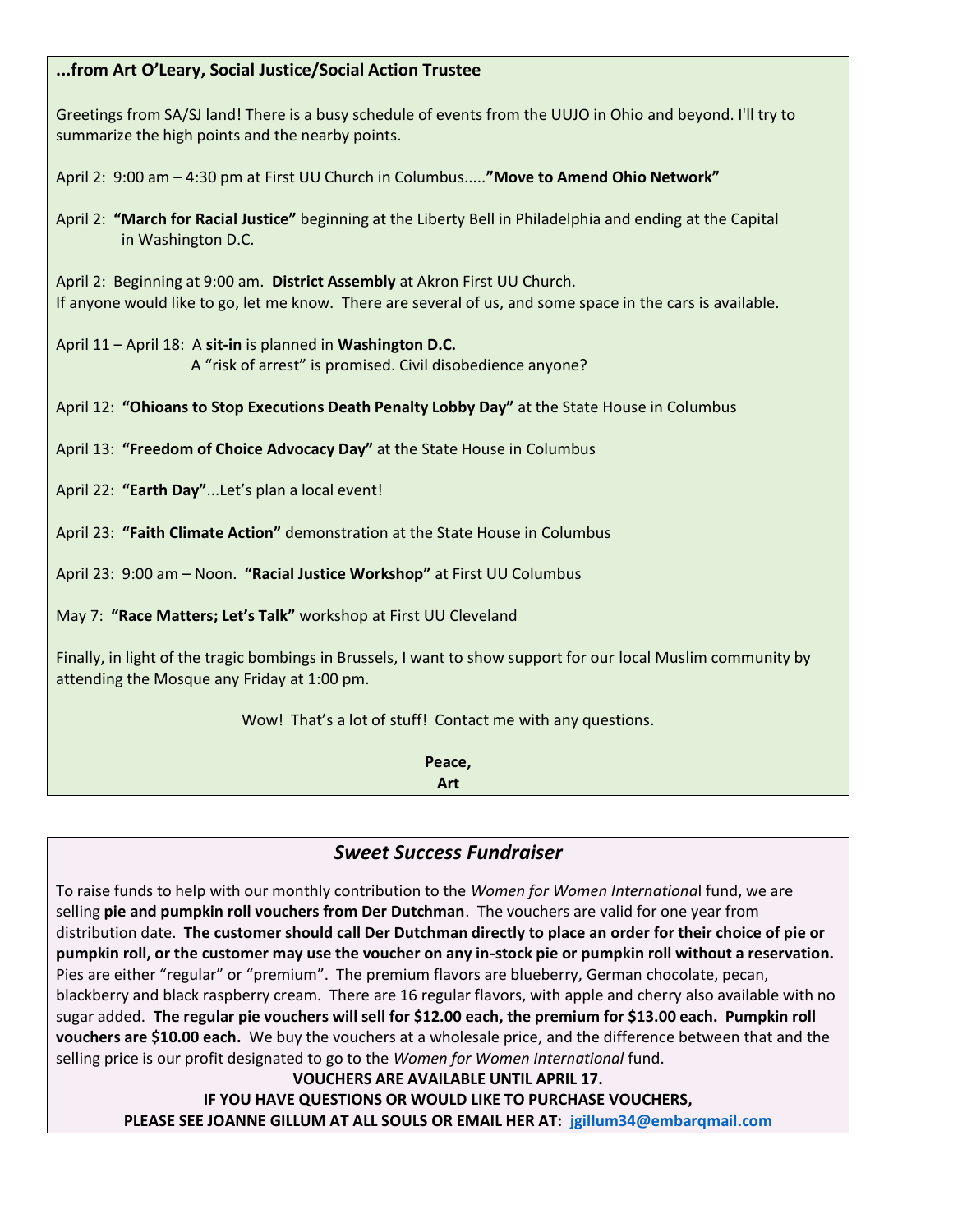#### **...from Melanie Seaman**

## **Women for Women International**

In countries affected by conflict and war, Women for Women International supports the most marginalized women to earn and save money, improve health and well-being, influence decisions in their home and community, and connect to networks for support. By utilizing skills, knowledge, and resources, she is able to create sustainable change for herself, her family, and community. Since 1993, Women for Women International has helped nearly 429,000 marginalized women in countries affected by war and conflict. They directly work with women in 8 countries offering support, tools, and access to life-changing skills to move from crisis and poverty to stability and economic self-sufficiency.

They bring women together in a safe space to learn life, business, and vocational skills. Once enrolled, each receives a monthly stipend – a vital support that enables her to participate.

Women increase their ability to earn an income with new skills that are in-demand. They learn about their legal rights, and they become knowledgeable about health and nutrition. The result: stronger women, stronger families, and stronger communities. This ripple effect is profound.

**Our All Souls UU Social Action Group started supporting this project in 2004, and we have kept our commitment of \$30 per month since then.** 

#### **THESE ARE THE WOMEN WE HAVE SUPPORTED OVER THE YEARS**

**Nasrin Ghulam haider: AFGHANISTAN** ENROLLMENT DATE: Mar. 1, 2016 GRADUATION DATE: Feb. 28, 2017 MARITAL STATUS: Single - Never Married CHILDREN: 0 WOMEN'S GROUP 2353



**Fatime Cerkini: KOSOVO** ENROLLMENT DATE: Jan. 1, 2016 GRADUATION DATE: Dec. 31, 2016 Married CHILDREN: 5 WOMEN'S GROUP Zaskok 100

#### **Baz gul Hassin dad: AFGHANISTAN**

ENROLLMENT DATE: Oct. 1, 2015 GRADUATION DATE: Sep. 30, 2016 Married CHILDREN: 5 WOMEN'S GROUP 2287

#### **OUR PREVIOUS SISTERS**



**Clarisse Mukarusangwa: RWANDA**  ENROLLMENT DATE: Mar. 1, 2015 GRADUATION DATE: Feb. 29, 2016 Married CHILDREN: 1 WOMEN'S GROUP Rusenge 111



**Jeannette Umutoni: RWANDA**  ENROLLMENT DATE: Mar. 1, 2014 GRADUATION DATE: Feb. 28, 2015 MARITAL STATUS: Other CHILDREN: 1 WOMEN'S GROUP Cyabajwa 24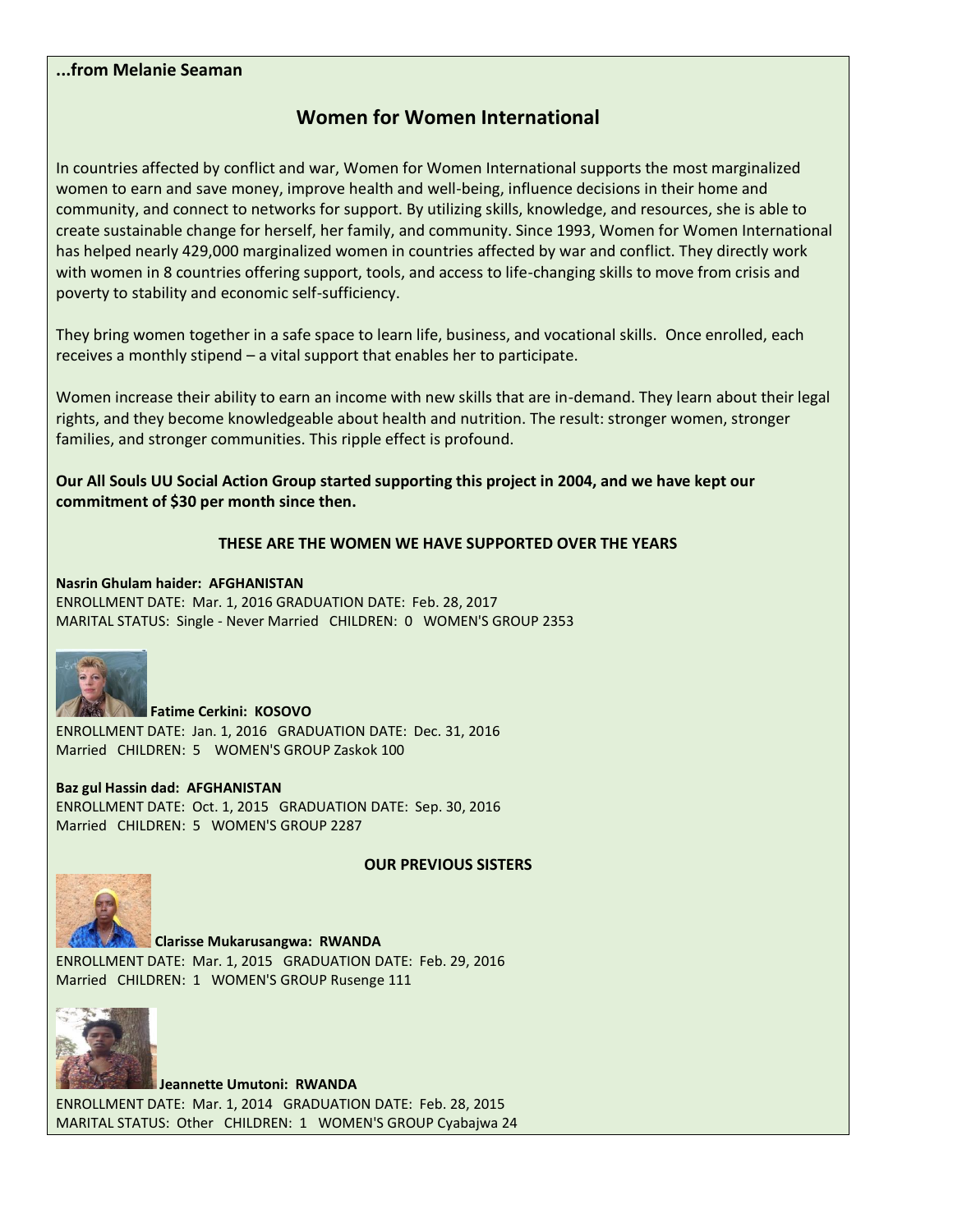#### **... Women for Women International (cont.)**

**Heela Ziaulhaq: AFGHANISTAN**  ENROLLMENT DATE: Aug. 1, 2013 GRADUATION DATE: Jul. 31, 2014 Married CHILDREN: 3



**Angelique Mukandekezi: RWANDA**  ENROLLMENT DATE: Oct. 1, 2012 GRADUATION DATE: Unable to Complete the Program Married CHILDREN: 7 WOMEN'S GROUP Ruli 15



**Zawadi, Ntakwinja M'Mufumu: DEMOCRATIC REPUBLIC OF THE CONGO** ENROLLMENT DATE: Oct. 1, 2011 GRADUATION DATE: Sep. 30, 2012 Married CHILDREN: 2 WOMEN'S GROUP Nganiza/Kalehe



**Julienne Maska Mukangae: DEMOCRATIC REPUBLIC OF THE CONGO**  ENROLLMENT DATE: Mar. 1, 2011 GRADUATION DATE: Feb. 29, 2012 Married CHILDREN: 0 WOMEN'S GROUP Muhawe/Rubare

**Sardar Aul Peir Mah: AFGHANISTAN**  ENROLLMENT DATE: Apr. 1, 2007 GRADUATION DATE: Mar. 31, 2008 **Nafisa Latif: AFGHANISTAN**  ENROLLMENT DATE: Apr. 1, 2006 GRADUATION DATE: Mar. 31, 2007 **Aziza Gul Ahmad: AFGHANISTAN**  ENROLLMENT DATE: Apr. 1, 2005 GRADUATION DATE: Mar. 31, 2006 **Zarghena Attah Mohol: AFGHANISTAN**  ENROLLMENT DATE: Apr. 1, 2004 GRADUATION DATE: Mar. 31, 2005

# *Sweet Success Fundraiser*

*— Der Dutchman Bakery —*

*Few things in life are as irresistible as the sugary, warm scent of fresh-from-the-oven pies or that first bite of a home-style pumpkin roll. When you purchase these simple pleasures from Der Dutchman's Fundraiser program, you will be buying a quality product that you can enjoy or give as a special gift.*

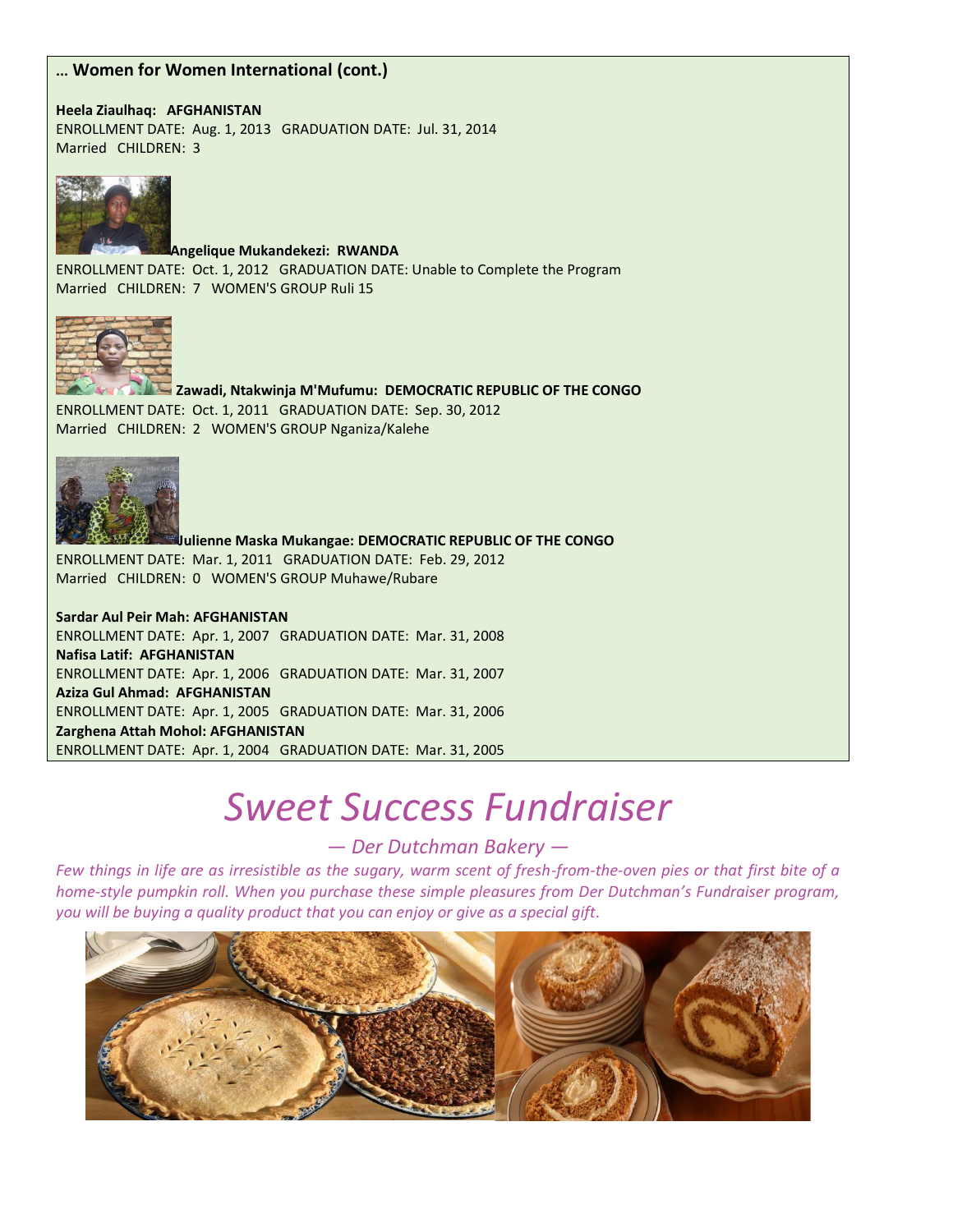#### **…from Brian Moore, Pulpit & Worship Trustee**

## **Greetings from the Pulpit Chair**

## **How May I Serve?**

We must replace personal desires with the Tao-centered question 'How may I serve?' By simply changing these kinds of thoughts, we will begin to see major changes taking place in our lives. Have you experienced hosting a coffee hour, helping with clean up? Volunteering for the highway cleanup or donating recycling? Volunteering for church clean and maintenance day, or helping at one of the bazaars and luncheons? How about attending a board meeting, running for or volunteering for a position on the board or a committee? Or being a pulpit leader or speaker? Or increasing your offertory?

Spring has sprung and soon enough we will be overwhelmed with more responsibilities that come with the nicer weather. It's difficult, and sometimes we think one more thing could be the breaking point. So how do we handle all our responsibilities and still find time to do more?

- 1. "By staying in harmony on the path of the Tao, all the contentment you could ever dream of will begin to flow into your life - the right people, the means to finance where you're headed, and the necessary factors will come together."
- 2. "Stop pushing yourself and feel gratitude for what is. Your life is controlled by something far bigger and more significant than your petty details of your lofty aspirations."
- 3. "When action is pure and selfless, everything settles into its own perfect place."
- 4. "Remind yourself daily that there is no way to happiness; rather, happiness is the way."

## **April Speakers**

#### **April 3**

**Speaker**: Dr. Tim M. Berra

**Title**: "Wallace's Acceptance of Darwin's Priority in His Own Words"

**Topic**: This talk deals with the relationship between Charles Darwin and Alfred Russel Wallace. They independently discovered the principle of natural selection. Darwin gets the lion's share of attention and Wallace was quite happy about that. The lecture is based on the letters they wrote to one another. These letters reveal their friendship and that Wallace generously acknowledged that Darwin provided 20 years of work on the topic, while Wallace had a flash of inspiration. Both are considered co-discoverers of evolution via natural selection, and there was no animosity between them. The talk demonstrates the civility and gentlemanliness of these two giants of science.

**Leader**: Cheryl Church **Music**: Ayesha Manley **\*Please Note: This talk will require 45 minutes. Please plan for the service to run a little longer.** 

#### **April 10**

**Speaker:** Glenn M. Myers

**Title**: "The Life and Lyrics of Iconic Singer/Songwriter, Johnny Cash"

**Topic**: The lyrics of songs written by the late Johnny Cash reveal both the extraordinary and the ordinary man. He was a gifted man of great faith and humbling addiction. Johnny's search for truth and meaning began in his solemn but dutiful youth, as one of seven children spawned on a subsistence farm in Arkansas during the Great Depression. His life was tortured from the beginning by his own failures and by the many shortcomings of American society. Music permeated his soul even as a youth, when he sang gospel music in his church and listened to country on a battery-operated radio on Saturday nights at home. Music was Johnny's life blood, and he used it to soothe his personal conflicts and to promote what he thought was best for what would become a world-wide audience.

**Leader**: Bruce Kilgore **Music:** Trio Alla Breve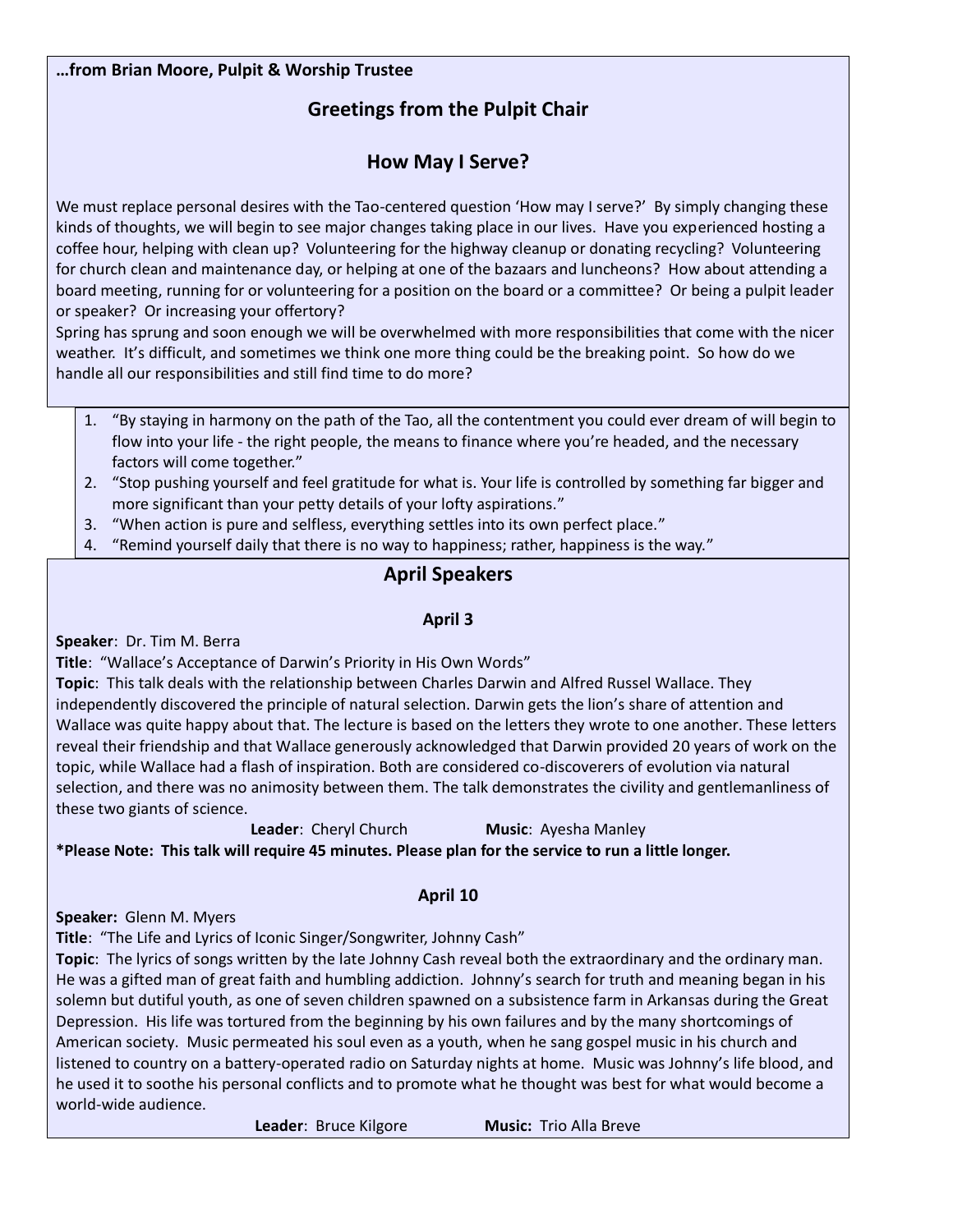| Pulpit & Worship cont.                                                                                                                                                                                                                                                                      |  |  |  |  |
|---------------------------------------------------------------------------------------------------------------------------------------------------------------------------------------------------------------------------------------------------------------------------------------------|--|--|--|--|
| April 17                                                                                                                                                                                                                                                                                    |  |  |  |  |
| Speaker: Sensei Dean Williams<br>Title: "Stop, and Take Care of This"<br>Topic: How does meditation practice connect with our ability to care for ourselves, others, and this entire planet                                                                                                 |  |  |  |  |
| that is our home?<br>Leader: Brian Moore<br>Music: Ayesha Manley                                                                                                                                                                                                                            |  |  |  |  |
| April 22 - Earth Day                                                                                                                                                                                                                                                                        |  |  |  |  |
| April 24                                                                                                                                                                                                                                                                                    |  |  |  |  |
| Speaker: Pastor William Humphrey<br>Title: "Reason, the Results of Science, and Warnings of Idolatries of the Mind and Spirit"<br>Topic: We will explore aspects of the living tradition of human wisdom and spirituality, drawn of science, poetry,<br>scripture, and personal experience. |  |  |  |  |
| Leader: Reed Richmond<br><b>Music: Trio Alla Breve</b>                                                                                                                                                                                                                                      |  |  |  |  |
| May 1-Highway Cleanup                                                                                                                                                                                                                                                                       |  |  |  |  |
| <b>Peace, Love and Namaste to All Souls</b>                                                                                                                                                                                                                                                 |  |  |  |  |

| from Irene Maginniss, Secretary                                                                        |
|--------------------------------------------------------------------------------------------------------|
| <b>Coins for Kenya</b>                                                                                 |
| Coins                                                                                                  |
| <b>Are You Saving?</b>                                                                                 |
| Each month we take up a collection to donate for the education of children in Kenya, Africa. Here is a |

good way to remember each day to save spare change, so that on the last Sunday of each month, you have a generous amount to contribute.

This is a plastic jar covered in a paper that looks like Kente Cloth. If you would like to make your own, we will have papers, glue and scissors at church. Please bring a clean, empty jar or can.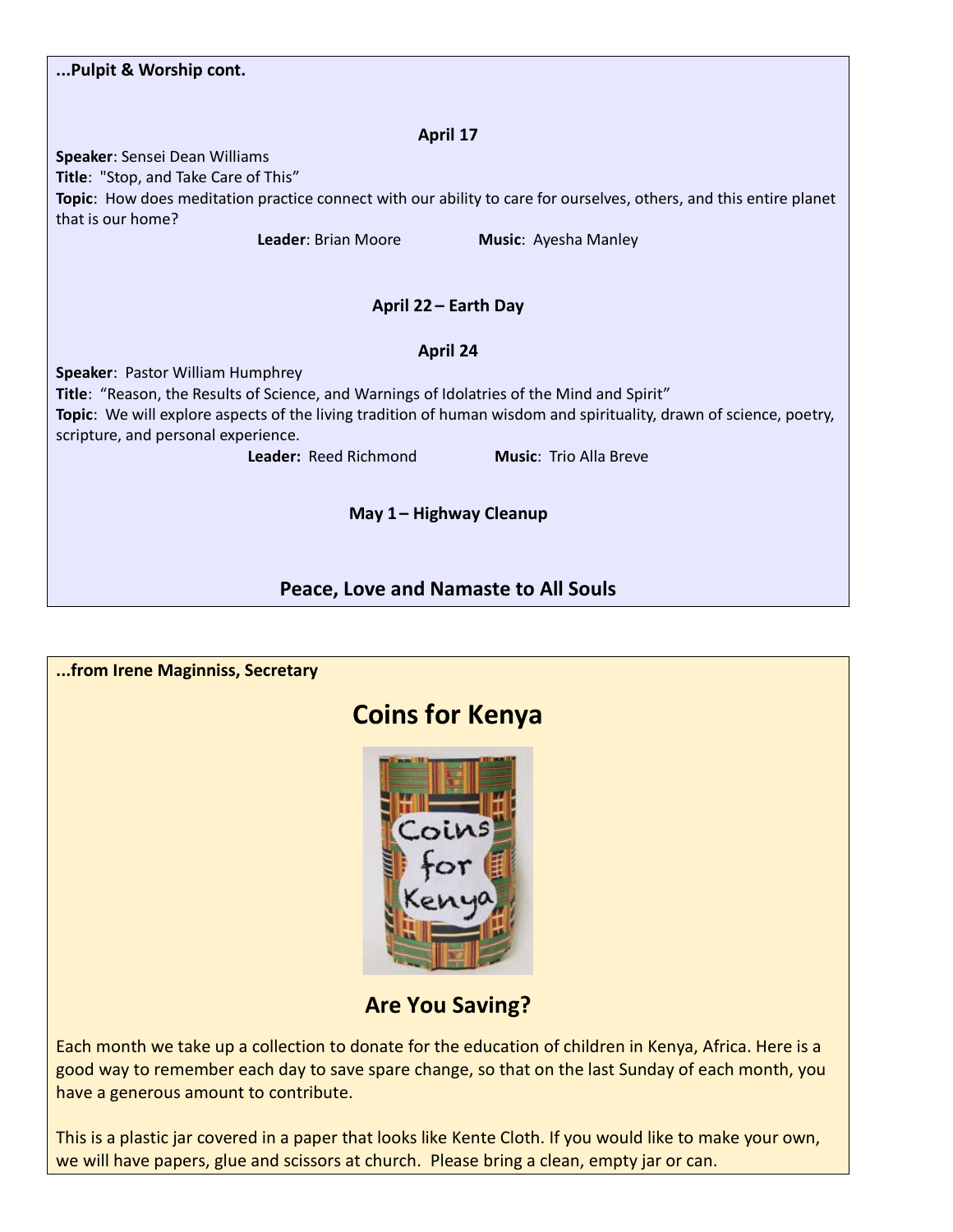## **Living Lotus Zen Sangha April Schedule**

## **BOOK DISCUSSION**

#### **Monday, April 11: 6:30pm - 8:00 pm at Relax, It's Just Coffee - 105 N. Main St., Mansfield, OH**

Sangha members and friends are invited for coffee and informal discussion over a case in this Zen book. **Books: "The Gateless Barrier" by Robert Aitken**Transl. by Robert Aitken Roshi ISBN# 0865474427 North Point Press (1991) **"The Hidden Lamp"** Edited by Florence Caplow & Susan Moon ISBN# 9780861716593 Wisdom Publications (2013)

#### **Suggested Selections to Have Read before Discussion**

**"THE GATELESS BARRIER"** - Case #10 – "Ch'ing-shui: Solitary & Destitute" "A monk named Seizai said to Sozan, "I am alone and poor. I beg my teacher to bestow upon me the alms of salvation." Sozan said, "Acarya Seizai!" "Yes, Sir?" replied Seizai. Sozan said, "Someone has drunk three bowls of the wine of Haku of Seigen, but says that he has not yet even moistened his lips.'"

#### **"THE HIDDEN LAMP": TBA**

Bring your thoughts, notes, insights and confusions and a friend!



### **SIT & SERVICE**

#### **Monday, April 25 @ 6:30 pm – 8:30 pm at All Souls Unitarian Universalist Church**

The church is opened at 6:00 p.m., please enter from the side door. We sit upstairs. Loaner meditation cushions (Zafus & Zabutons) are available as well as pews for those who prefer/need to sit.

Everyone is welcome to practice with us! No previous meditation experience necessary.

#### **Schedule**

6pm-6:30pm - Church Opened - Fellowship & Intro to Meditation for Beginners 6:30pm-6:50pm - Zazen (Sitting Meditation) 6:50pm-7:00pm - Kinhin (Walking Meditation)... 7:00pm-7:20pm - Zazen – (Second Period of Zazen) 7:20pm-7:30pm - Liturgy – (Heart Sutra, Chanting and Prostrations) 7:30pm-8:00pm - Sangha Discussion & Business

Brief Beginner's guide to Zazen & Kinhin: [http://global.sotozen-net.or.jp/eng/practice/zazen/howto/index.html](http://l.facebook.com/?u=http%3A%2F%2Fglobal.sotozen-net.or.jp%2Feng%2Fpractice%2Fzazen%2Fhowto%2Findex.html&e=ATOXqawJM1--9N9v8oPw8oyhjopfFmZVyt2JFfRZL-qFiiYq8uBExuSIEUOSpg)

> **In Gassho, Jacqueline Moore 419-589-7707**